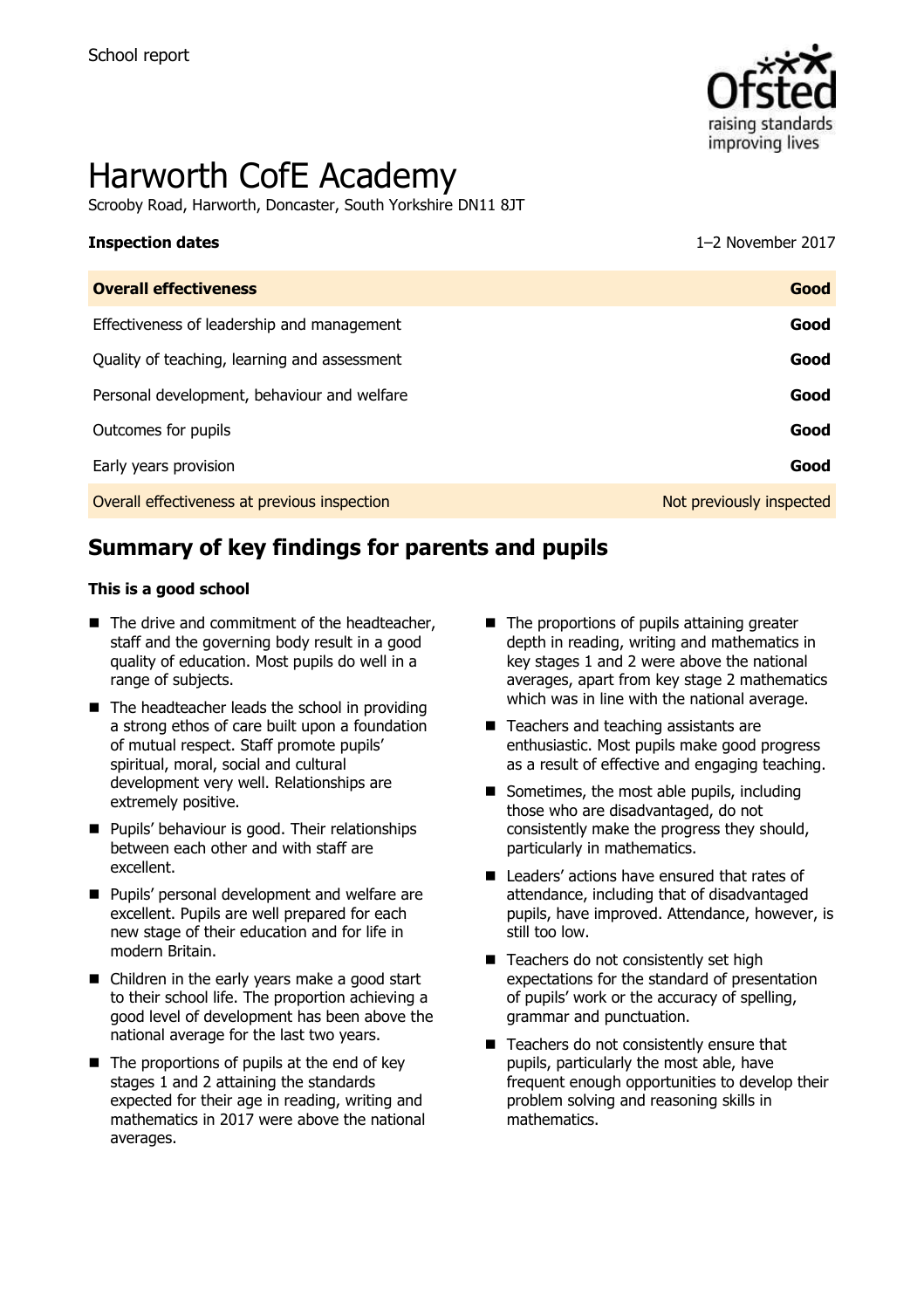

# **Full report**

### **What does the school need to do to improve further?**

- Leaders and those responsible for governance should ensure that:
	- initiatives to improve pupils' progress are consistently implemented by all staff to ensure that pupils, including the most able and those who are disadvantaged, make the progress they should
	- they are more tenacious in improving attendance of all pupils, particularly those who are disadvantaged and those who have special educational needs and/or disabilities
	- they more carefully review the use of the pupil premium to ensure that it has maximum impact on pupils' progress.
- **IMPROVE the quality of teaching and learning to accelerate pupils' progress, including** that of the most able, by ensuring that all teachers:
	- have consistently high expectations of the quality of pupils' presentation of their work
	- teach pupils to accurately apply spelling, grammar and punctuation in writing in all subjects
	- teach pupils the skills and understanding they need in mathematics to develop and demonstrate their reasoning skills and become effective problem solvers.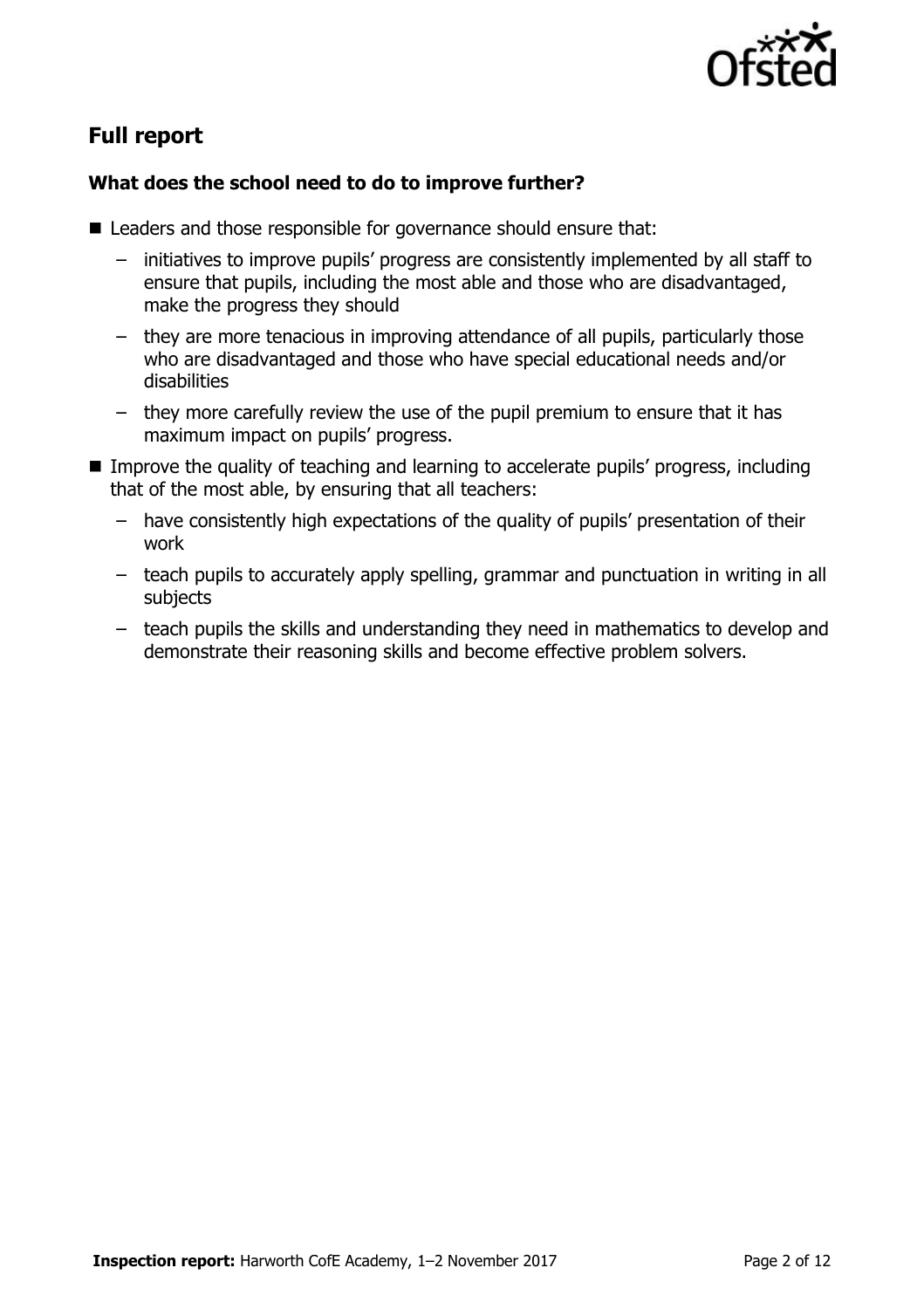

# **Inspection judgements**

#### **Effectiveness of leadership and management Good**

- Leaders and staff are ambitious for the school. They want the very best for the pupils, both in terms of their academic progress and personal development. An ethos of care permeates the school. The school community is built upon a strong foundation of mutual respect. Staff are excellent role models for pupils and relationships in the school are excellent.
- Leaders' actions to improve the quality of teaching and learning have had a positive impact on pupils' attainment and progress. Current information and pupils' work show that the majority of pupils are making at least good progress and securing ageappropriate skills in reading, writing and mathematics.
- Leaders have identified the important areas for improvement and have suitable plans that focus on these priorities. They provide a range of staff training and initiatives to bring about school improvement. There was clear evidence of the school's work to improve standards of spelling, reading, mathematics and handwriting. Inspectors saw improvements in all these areas identified by leaders. Leaders have not, however, ensured that the impact of some of these initiatives is consistent in all classes and subjects.
- Middle and subject leaders are increasingly effective in their roles. They know where improvement is needed in their areas of responsibility and are having an impact on improving standards. They provide effective support for colleagues. 'Skills ladders', for example, have been introduced to ensure the breadth of the curriculum and give teachers guidance on the progression of skills in each subject area. The subject leader for mathematics is leading initiatives to improve the progress of the most able pupils in mathematics. There is evidence of the impact of this work. This is not, however, consistent in all classes.
- Leaders' management of teachers' performance is effective. Targets set link to school priorities to drive improvement. Senior leaders meet regularly with staff and identify pupils who may be falling behind and plan how to help these pupils catch up.
- The school works effectively with a local group of schools, for example to support teachers to develop further the accuracy of their assessment of pupils' learning. The trust provides effective support, particularly in developing the roles of middle leaders.
- Leaders use additional funding effectively to support pupils who have special educational needs and/or disabilities. Staff ensure that the needs of these pupils are met and they achieve well across a range of subjects. Leaders check the progress of these pupils carefully and most pupils make good progress from their starting points.
- Leaders use the additional funding for physical education and sports very well to increase the take-up of sport by pupils. The funding is also used to provide professional development for teachers. This is leading to better progression of pupils' physical education skills.
- Overall, the school uses the pupil premium effectively to diminish differences between the attainment and progress of disadvantaged and other pupils and pupils nationally with the same starting points. Leaders and teachers consider the barriers to learning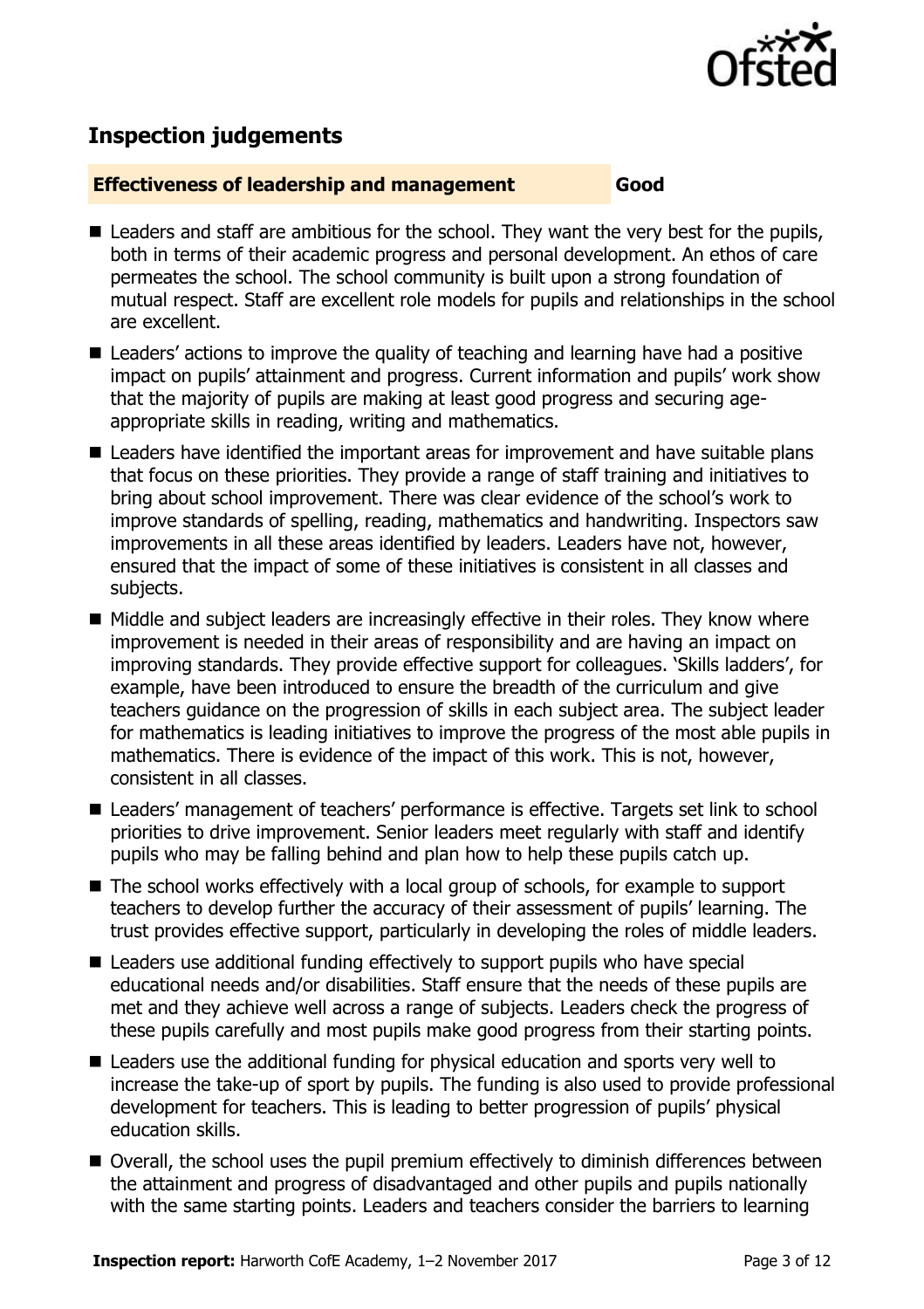

that disadvantaged pupils face and provide carefully chosen support. School information and work in pupils' books show that the majority of disadvantaged pupils make good progress. Some of the most able pupils, however, do not consistently make the progress they should.

- **Leaders are working hard to improve attendance and reduce persistent absence. They** have implemented strategies which are producing encouraging signs of improvement. Telephone calls, letters and home visits have raised the profile of attendance and the need for pupils to come to school daily. The headteacher does not authorise holidays in term time. Although overall attendance is improving, attendance rates are still too low.
- Leaders have ensured that the school provides a broad and balanced curriculum, which is enriched by regular school trips, visitors to the school and a wide range of extracurricular clubs. The curriculum promotes pupils' spiritual, moral, social and cultural development very well. Different subjects are linked together meaningfully to promote pupils' interest. Learning is often linked to class novels as part of leaders' drive to further improve standards in reading. 'Learning gateways' in each classroom remind pupils of the topics they are learning about. A 'workhouse' entrance, for example, identifies a key stage 2 history topic based on the class novel Oliver Twist. A class topic based on coal mining shows how teachers make the curriculum relevant, in this case, by making links to the local history of families in the community.
- Parents who spoke with inspectors or who responded to Parent View, Ofsted's online questionnaire, were overwhelmingly positive in regard to the ethos of care that the school provides. They say their children are safe and that their children are making progress in their learning.

#### **Governance of the school**

- $\blacksquare$  The local governing body is ambitious for the school and committed to supporting continuous improvement. Members frequently visit the school to check standards and meet with staff and they have a good understanding of school life and practices.
- Records of minutes of meetings show that governors regularly ask challenging questions of leaders, for example in relation to improving attendance or the use of the pupil premium. Leaders, the local governing body and the trust have not ensured, however, that they have a shared, accurate understanding of the school's performance so that they can even more effectively hold leaders to account.
- The local governing body reports that recently the trust has been effective in supporting the school. The trust has ensured that roles and responsibilities of the local governing body are clear.

#### **Safeguarding**

- The arrangements for safeguarding are effective. There is a very strong culture of safeguarding underpinned by an ethos of respect and care. This is demonstrated by pupils, staff and the local governing body.
- Leaders ensure that effective and thorough systems and procedures are in place. Processes for recruitment are rigorous. All statutory requirements are met.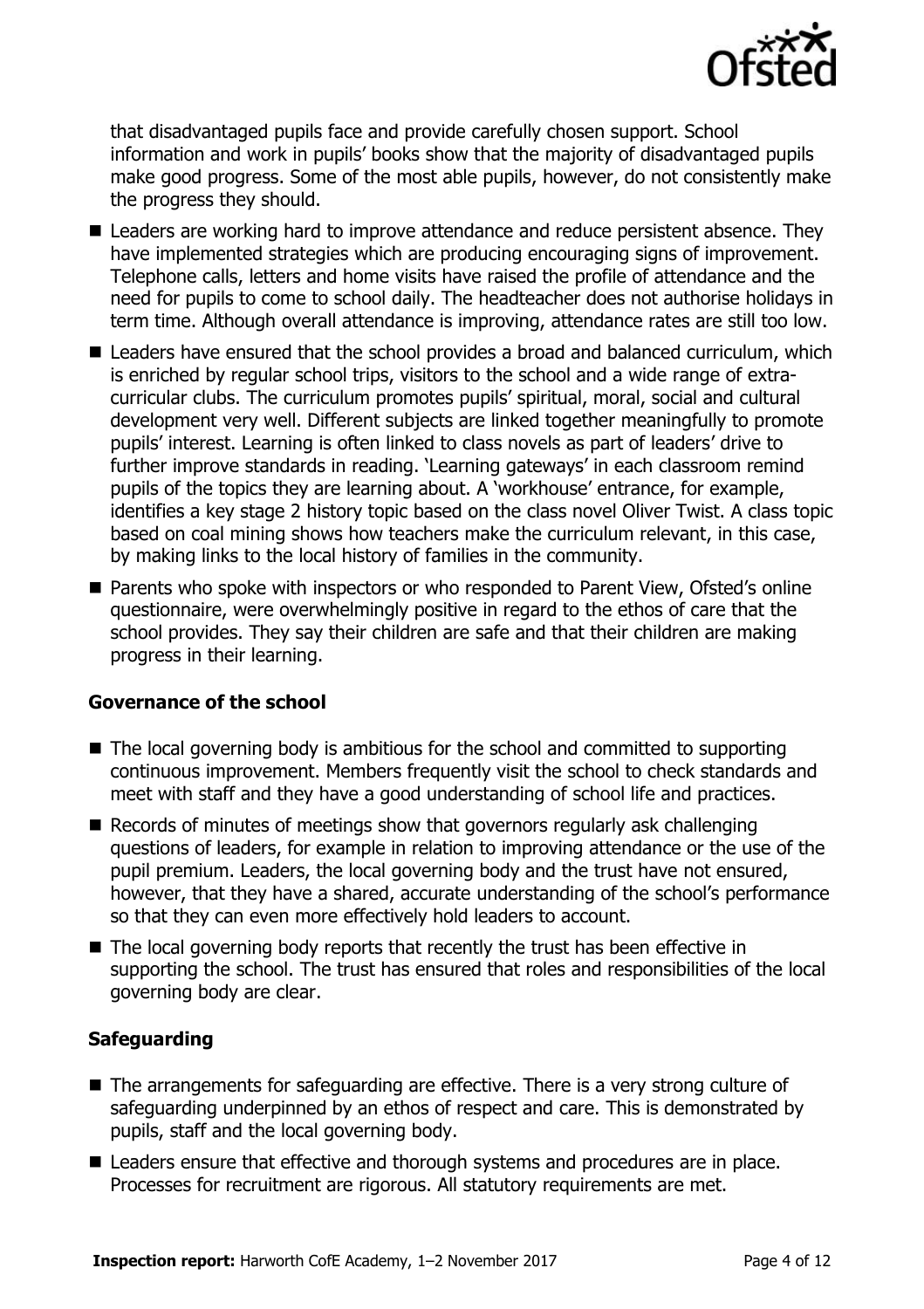

- Instances of bullying or derogatory behaviour are very rare and carefully analysed by leaders. Leaders' analyses show that the very small number of incidents have further reduced over time. Procedures for reporting concerns are well understood and leaders carefully record actions taken. Leaders are tenacious in securing the involvement of outside agencies where relevant and take timely action in responding to any concerns raised.
- The designated leaders for safeguarding ensure that staff are trained and kept up to date with the latest guidance on keeping pupils safe in education, including the government's 'Prevent' strategy.

#### **Quality of teaching, learning and assessment Good**

- Teachers and teaching assistants generally have high aspirations for every pupil, often making a point of highlighting this through their use of language. For example, some teachers encouraged pupils to challenge themselves by saying 'let's go deeper'. Many teachers are skilled in questioning pupils to check their understanding or push their thinking by using open-ended questions.
- Teachers are enthusiastic and use a range of strategies to stimulate pupils' interest. Teachers actively promote pupils' speaking and listening skills. Teachers' subject knowledge is generally very good and enables them to deliver learning with confidence and accuracy.
- **Teachers ensure that pupils have opportunities to write for a range of purposes, in a** wide range of genres across the curriculum. Pupils' often sophisticated work is sometimes let down, however, by the accuracy of their spelling, grammar and punctuation. Teachers' expectations are not consistent, including of the quality of pupils' presentation of their work.
- In mathematics, teachers make good use of visual imagery, apparatus and practical learning opportunities to help develop pupils' understanding. Teachers generally match work well to pupils' abilities and needs. They do not, however, consistently provide the most able pupils with work that is challenging enough. Inspectors saw evidence of the school's work to promote problem-solving and reasoning skills. This is not consistent, however, in all classes and the most able pupils sometimes do not make the progress they should.
- Teaching assistants are deployed well and provide effective support for pupils' learning. They are often proactive in working flexibly to support pupils' learning needs as they arise within lessons to ensure that pupils make progress.
- $\blacksquare$  Teachers set homework in line with the school's policy that consolidates learning, prepares pupils well for work to come and, in some instances, offers pupils the opportunity to extend their thinking.

#### **Personal development, behaviour and welfare Good**

#### **Personal development and welfare**

■ The school's work to promote pupils' personal development and welfare is good. Pupils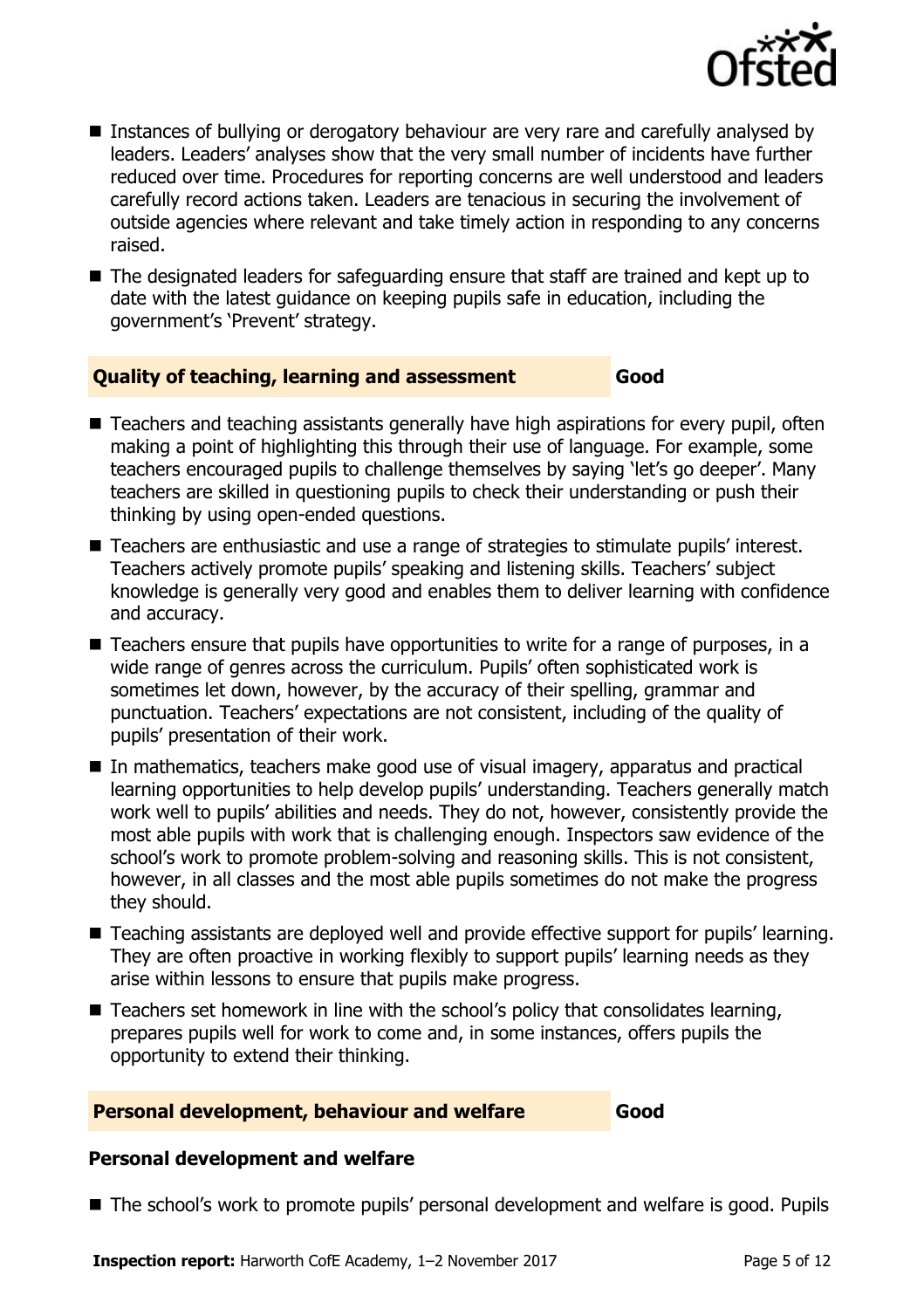

enjoy learning. From their entry into the early years, pupils are taught to respect each other. By the time they reach Year 6, pupils can express ideas and opinions eloquently and with sensitivity. Pupils described how a recent visit from a theatre company had helped them understand the experiences of refugees and they were able to reflect and compare the lives of others with their own, showing empathy. Pupils were able to explain the importance of respecting those who may have different backgrounds or beliefs because, as one pupil put it, 'We are one big family in the world.' Pupils are well equipped for life in modern Britain.

- **Pupils have positive attitudes to their learning and apply themselves to all that is asked** of them. They are proud of their school. Teachers do not, however, consistently ensure that pupils take pride in their work.
- $\blacksquare$  Pupils speak confidently about how the school teaches them to stay safe, including when online and in relation to cyberbullying. The very large majority of parents say their children are safe. Pupils who spoke with inspectors say there is no bullying in the school and they are very confident that staff would resolve any concerns they might have. Pupils have a very strong understanding of right and wrong. One pupil, demonstrating the caring attitude of pupils in the school, said, 'We don't bully people in our school because we know it's wrong.'

#### **Behaviour**

- The behaviour of pupils is good. Their conduct and self-discipline are excellent at breaktimes, moving around the school and in lessons. Pupils are courteous with each other, staff and visitors. From the early years, they are inquisitive, polite and confident.
- **Pupils understand the school rules and values. They relish the roles of responsibility** that the school provides, such as the house captains, school councillors and school 'safety officers'. The respected 'peacemakers' in each class help pupils who want someone to play with or if they fall out with their friends. One pupil said that they wanted to do the role because 'it is something of value that helps others'.
- Parents who responded to Ofsted's online questionnaire, Parent View, say unanimously that their children are happy in school. Many speak of the school's 'family' atmosphere.
- Levels of pupils' attendance, particularly for those who are disadvantaged and those who have special educational needs and/or disabilities, are still too low and this is an area of continuing focus.

#### **Outcomes for pupils Good**

■ Assessment information shows that at the end of 2017, the proportion of children achieving a good level of development was higher than the national average. The proportion of pupils achieving the required standard in the Year 1 phonics screening check was slightly below the national average. The proportions of pupils reaching the standard expected for their age as well as at greater depth in reading, writing and mathematics at the end of key stage 1 were higher than the national averages. At the end of key stage 2, the proportions of pupils who attained the standard expected for their age in reading, writing and mathematics were also above the national averages.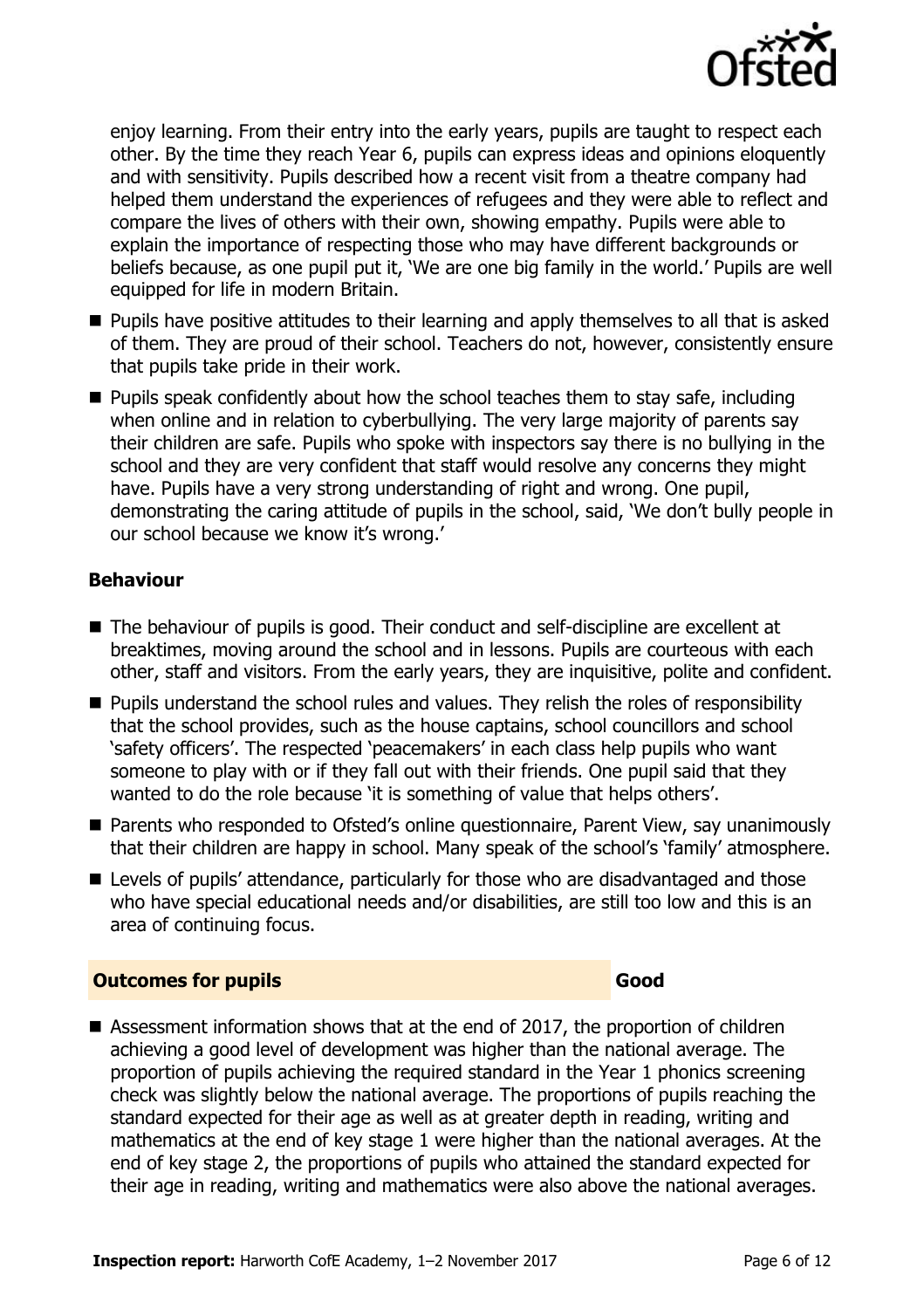

The proportions of pupils achieving greater depth were close to or above those seen nationally.

- $\blacksquare$  In 2017, rates of progress in reading, writing and mathematics at the end of key stage 2, including for disadvantaged pupils, improved compared with the previous year. Progress in key stage 2 in reading, writing and mathematics was broadly average. Leaders' current internal assessment information and work in pupils' books show overall, that the majority of pupils are making good progress and more pupils are achieving at greater depth. Progress, particularly in mathematics, is not as strong as it should be because some of the most able pupils, including some disadvantaged pupils, do not consistently make the progress they should.
- At the end of key stage 2 in 2017, few disadvantaged pupils achieved greater depth, particularly in mathematics, compared with their peers. Pupils' work and school information show overall, that disadvantaged pupils currently are making good progress in line with their peers. Teachers have a good understanding of the needs of disadvantaged pupils and the pupil premium is used effectively to provide relevant interventions to support them. Again, some disadvantaged pupils, particularly the most able in mathematics, do not consistently make the progress they should.
- Pupils who have special educational needs and/or disabilities make good progress from their starting points. Staff quickly identify pupils who have additional needs and, with the support of the coordinator for the provision for pupils who have special educational needs and/or disabilities, intervene to ensure that pupils are taught what they need.
- Overall, pupils produce work to a good standard. They have opportunities to write at length and the content of their written work is often of high quality. The quality of their writing, however, is often let down by inaccurate spelling, grammar or use of punctuation.
- The quality of teaching as well as the commitment of staff to pupils' personal development and welfare ensure that pupils are well prepared for each new stage of their education.

#### **Early years provision Good Good**

- Children in the early years make a good start to their school life. Leaders ensure that children are well prepared for key stage 1. The proportion who achieved a good level of development has been above the national average for the last two years, and improved in 2017 compared with the previous year. Children enter the school with skills that are broadly typical of those expected for their age and most children make progress from their starting points that is at least good.
- The provision is led and managed well by the new, enthusiastic leader for the early years who is rapidly developing her expertise. Leaders have ensured that a focused programme of training is in place to support this. She has ensured that early years provision is of a high standard. She has a detailed understanding of children's needs based on current observations of learning. Planning to improve provision, however, is not yet as precise or strategic as it could be.
- Teaching is good. The class teacher and teaching assistants skilfully question and challenge children to help them make progress in their learning. An inspector observed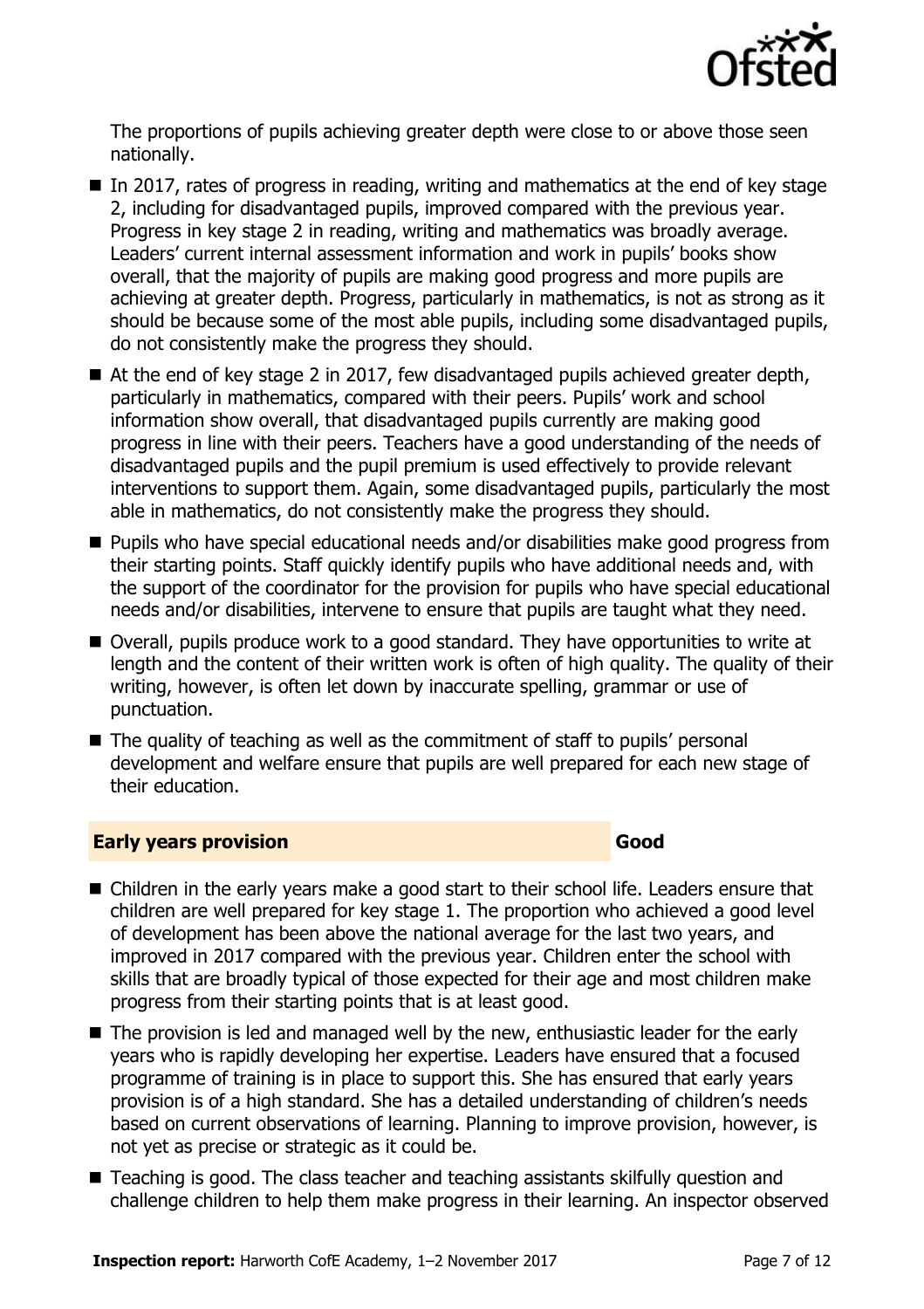

the teacher working with a group of children, helping the children to successfully use their phonics knowledge to write words for a guest list for a party as well as write letters accurately. Children made good progress in their learning. Activities provided for children to work independently, however, are not consistently well matched to children's needs.

- The leader of the early vears ensures that indoor and outdoor learning areas are well organised and provide children with a broad range of opportunities across the different areas of learning. Routines are quickly established and children are resilient and independent in their learning. Children were observed, for example, independently writing letters and numerals or happily working together to bake cakes and fill different sized containers in the sand area.
- Staff promote children's personal development well. Children have positive attitudes to their learning and behave well. They collaborate well and are respectful of each other. Children are confident in explaining what they are doing. One child who had chosen some clothes from the class 'shop', confidently told an inspector, 'I'm dressing up to be the smartest giant!' The school's 'peacemaker' and 'safety officer' roles are also part of the early years. This promotes children's awareness of the feelings of others as well as the importance of keeping safe. One child told an inspector, 'I'm checking the trim trail is not wet so that other children won't slip.'
- The leader for the early years and staff regularly engage with parents and use information to inform their assessments of children's progress. Parents welcome the 'stay and learn' sessions, which help them to understand and support their children's learning.
- Safeguarding is effective and all the statutory responsibilities are met.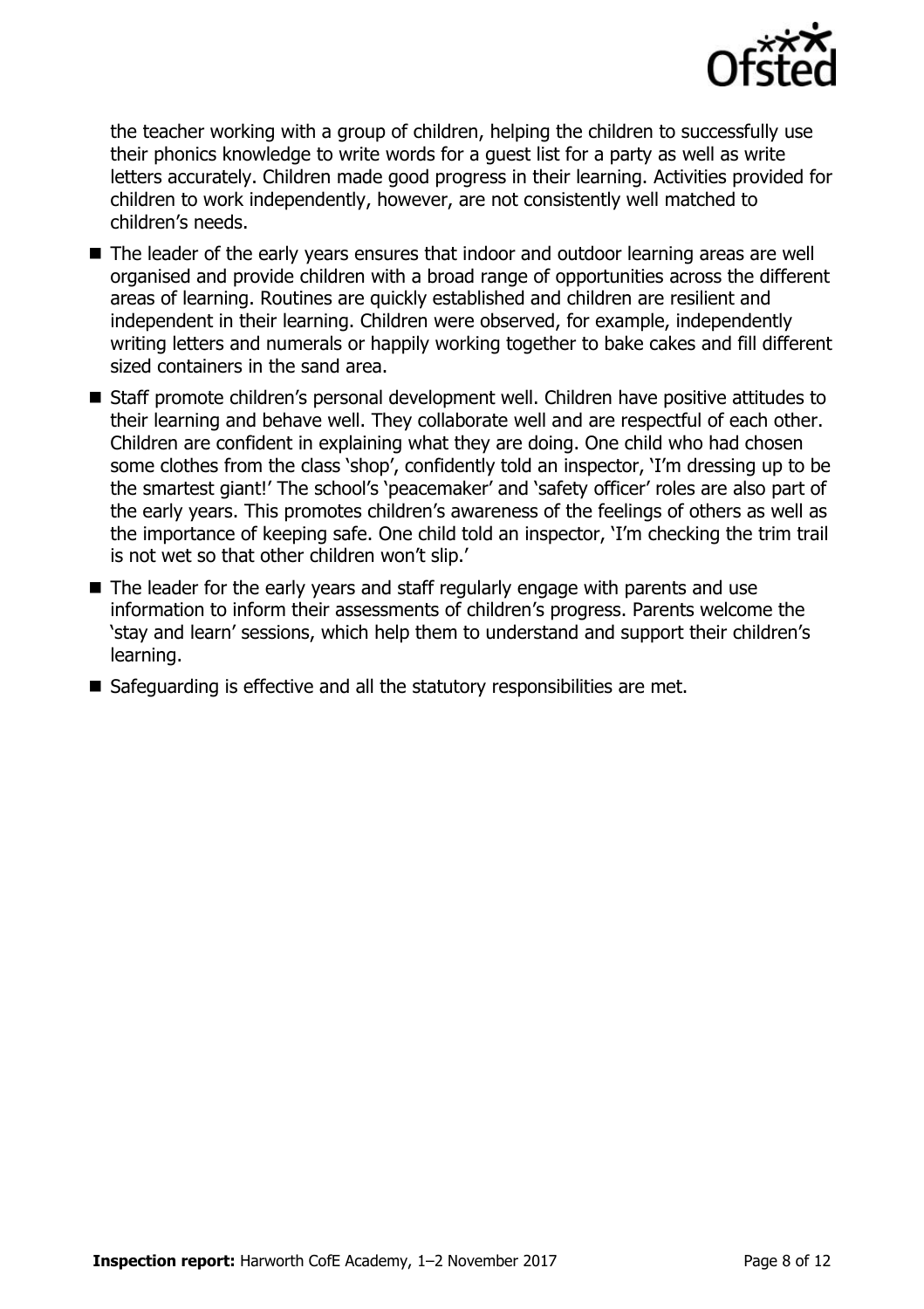

# **School details**

| Unique reference number | 141536          |
|-------------------------|-----------------|
| Local authority         | Nottinghamshire |
| Inspection number       | 10037592        |

This inspection of the school was carried out under section 5 of the Education Act 2005.

| Type of school                      | Primary                                    |
|-------------------------------------|--------------------------------------------|
| School category                     | Academy converter                          |
| Age range of pupils                 | 4 to 11                                    |
| Gender of pupils                    | Mixed                                      |
| Number of pupils on the school roll | 196                                        |
| Appropriate authority               | Board of trustees                          |
| Chief executive officer             | <b>Chris Moodie</b>                        |
| <b>Headteacher</b>                  | <b>Kerrie Clowes</b>                       |
| Telephone number                    | 01302 742477                               |
| Website                             | http://allsaintsharworth.schooljotter2.com |
| <b>Email address</b>                | office@harworth.notts.sch.uk               |
| Date of previous inspection         | Not previously inspected                   |

#### **Information about this school**

- Harworth CofE Academy converted to become an academy school on 1 November 2014 when it joined the Southwell and Nottingham Diocesan Multi Academy Trust. When its predecessor school, All Saints Harworth CofE (aided) Primary School, was last inspected by Ofsted it was judged to be good overall.
- The trust has overall responsibility for the academy. However, specific responsibilities are delegated to the local governing body and to the headteacher in line with the Southwell and Nottingham Diocesan Multi Academy Trust scheme of delegation.
- Harworth CofE Academy is smaller than the average-sized primary school.
- The school has a breakfast and after-school club.
- The very large majority of pupils are of White British heritage. The proportions of pupils from minority ethnic backgrounds or who speak English as an additional language are below the national averages.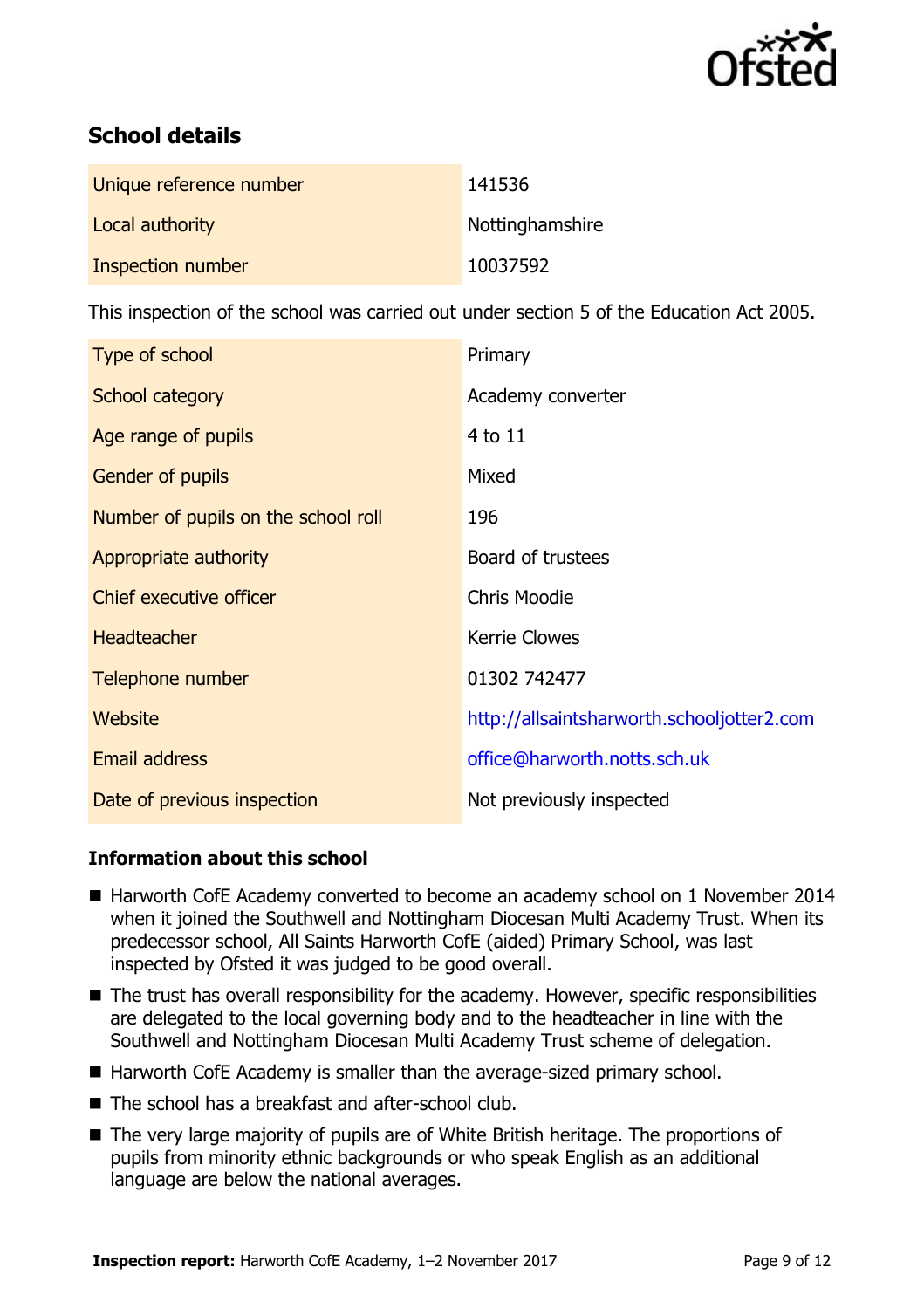

- The proportion of disadvantaged pupils is close to the national average.
- The proportion of pupils who have special educational needs and/or disabilities is close to the national average.
- In 2017, the school met the government's current floor standards, which are the minimum expectations for pupils' progress and attainment in reading, writing and mathematics by the end of Year 6.
- The school meets requirements on the publication of specified information on its website.
- The school complies with Department for Education guidance on what academies should publish.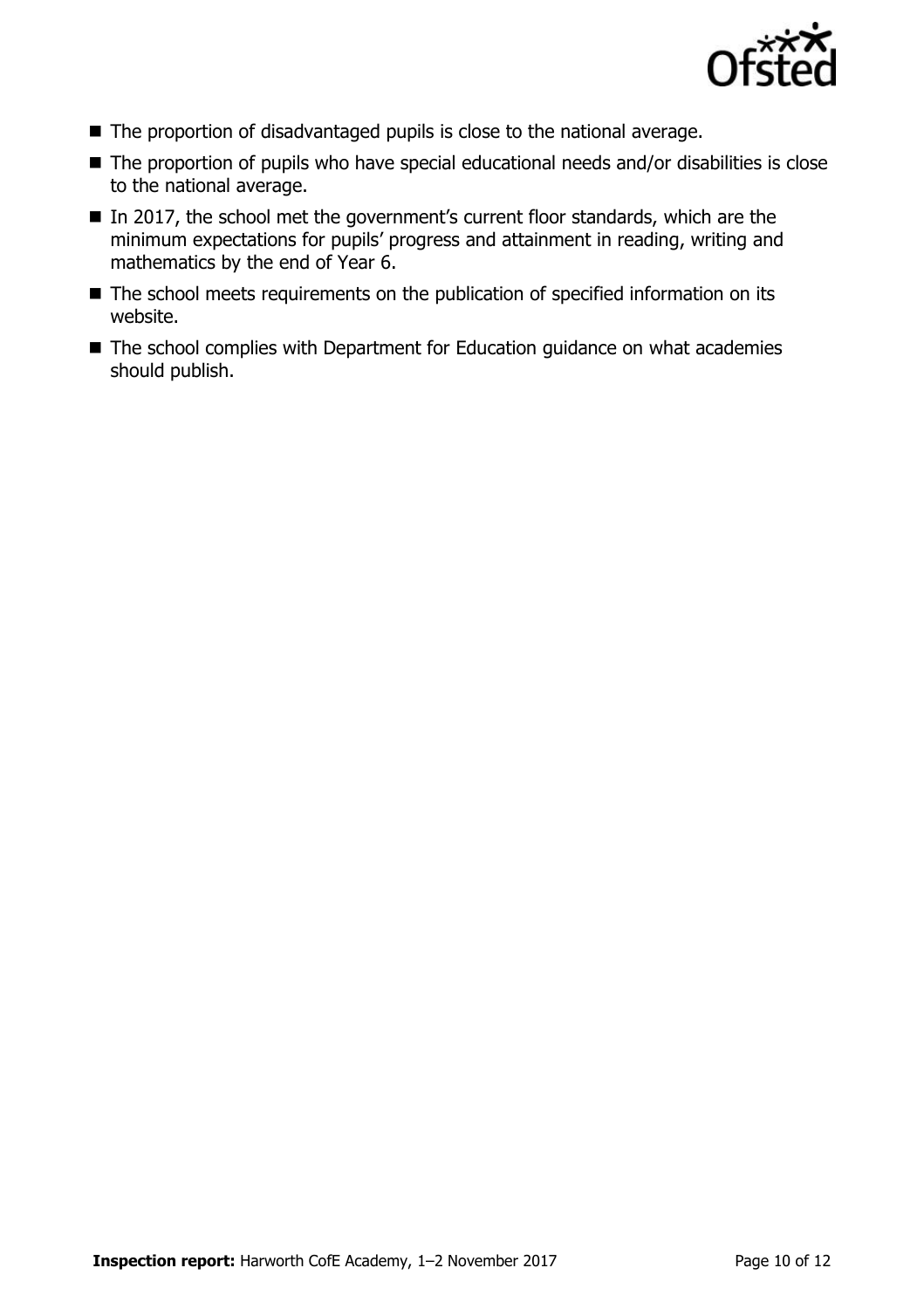

# **Information about this inspection**

- Inspectors observed teaching in all year groups. Sixteen lessons were observed, some jointly with the headteacher. Inspectors looked at pupils' work, observed the teaching of early reading skills, listened to pupils read and spoke with them to evaluate the quality of their learning. They scrutinised a variety of documents relating to safeguarding, behaviour, attendance, the quality of teaching, learning and assessment, pupils' attainment and progress and staff performance. A range of plans for improvement were evaluated as well as the school's self-evaluation of its own performance and documents relating to the work of the governing body.
- **Inspectors spoke with parents informally at the start of the school day. They took** account of the 17 responses to the Ofsted online questionnaire, Parent View, as well as the 44 responses to the pupil questionnaire and 11 responses to the staff questionnaire.
- Inspectors held meetings with the headteacher, the deputy headteacher, middle leaders, the coordinator for the provision for pupils who have special educational needs and/or disabilities, members of the governing body and the chief executive officer of the trust. Discussions explored a wide range of subjects, including safeguarding arrangements.

#### **Inspection team**

John Lawson, lead inspector **Her Majesty's Inspector** 

Lynn Corner-Brown Corner Brown Corner Corner Corner Corner Corner Corner Corner Corner Corner Corner Corner Co